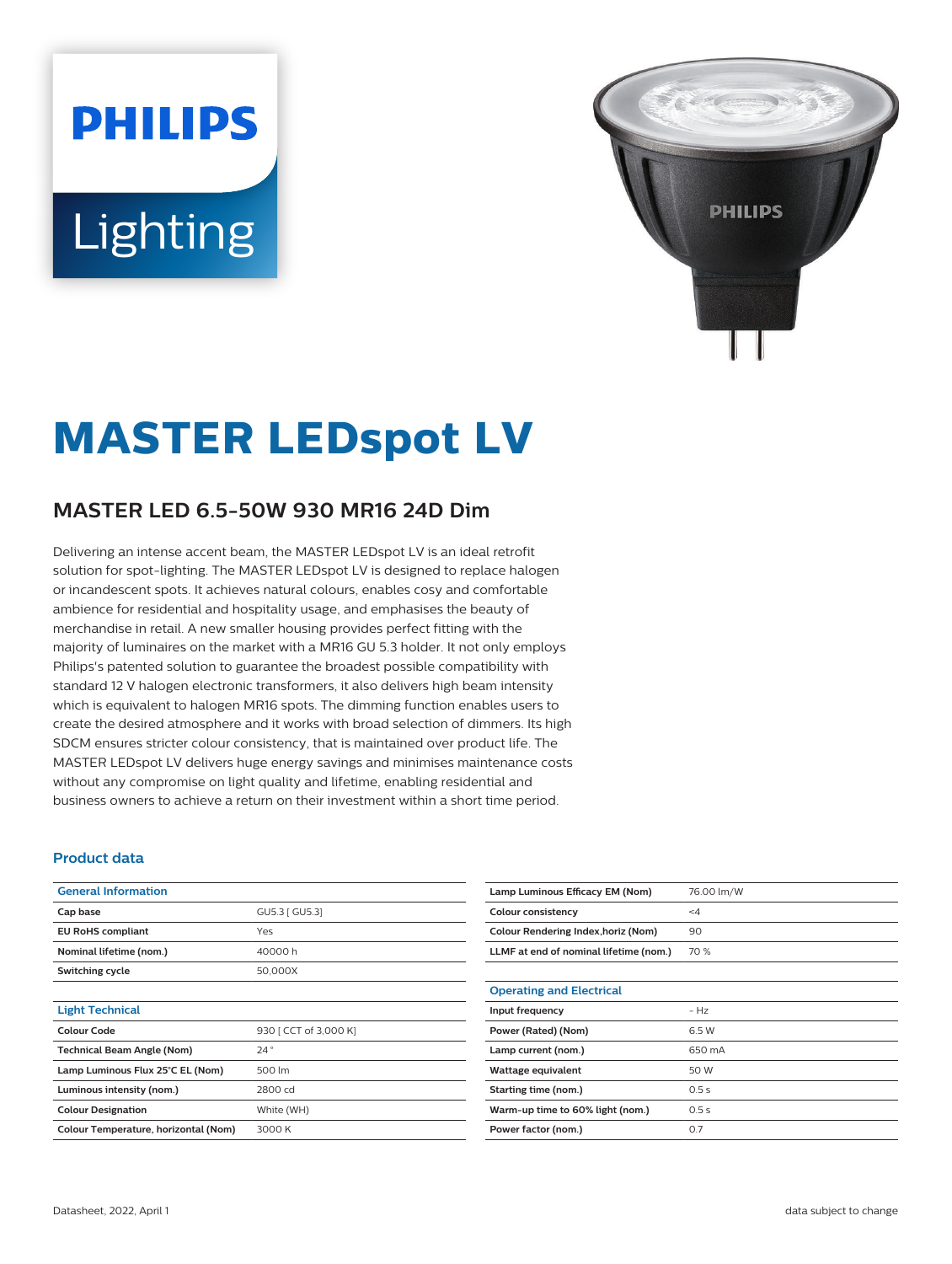#### **MASTER LEDspot LV**

| Voltage (Nom)                   | ac electronic 12 V         |  |
|---------------------------------|----------------------------|--|
|                                 |                            |  |
| <b>Temperature</b>              |                            |  |
| T-Case maximum (nom.)           | 90 °C                      |  |
|                                 |                            |  |
| <b>Controls and Dimming</b>     |                            |  |
| <b>Dimmable</b>                 | Only with specific dimmers |  |
|                                 |                            |  |
| <b>Mechanical and Housing</b>   |                            |  |
| <b>Bulb shape</b>               | MR16 [ 2inch/50mm]         |  |
|                                 |                            |  |
| <b>Approval and Application</b> |                            |  |
| Suitable for accent lighting    | Yes                        |  |
|                                 |                            |  |

| <b>Product Data</b>               |                                     |  |
|-----------------------------------|-------------------------------------|--|
| Full product code                 | 871951435779200                     |  |
| Order product name                | MASTER LED 6.5-50W 930 MR16 24D Dim |  |
| EAN/UPC - product                 | 8719514357792                       |  |
| Order code                        | 929003072008                        |  |
| SAP numerator - quantity per pack |                                     |  |
| Numerator - packs per outer box   | 10                                  |  |
| <b>SAP material</b>               | 929003072008                        |  |
| SAP net weight (piece)            | 0.060 kg                            |  |

#### **Dimensional drawing**



| Product                             | D |                 |
|-------------------------------------|---|-----------------|
| MASTER LED 6.5-50W 930 MR16 24D Dim |   | 50 mm $46.5$ mm |
|                                     |   |                 |

**MASTER LED 6.5-50W 930 MR16 24D Dim**

#### **Photometric data**





#### **LEDspots GMGC 1 6,5W MR16 GU5,3 930 10D-POC LEDspots GMGC 1 6,5W MR16 GU5,3 930 24D-LDD**